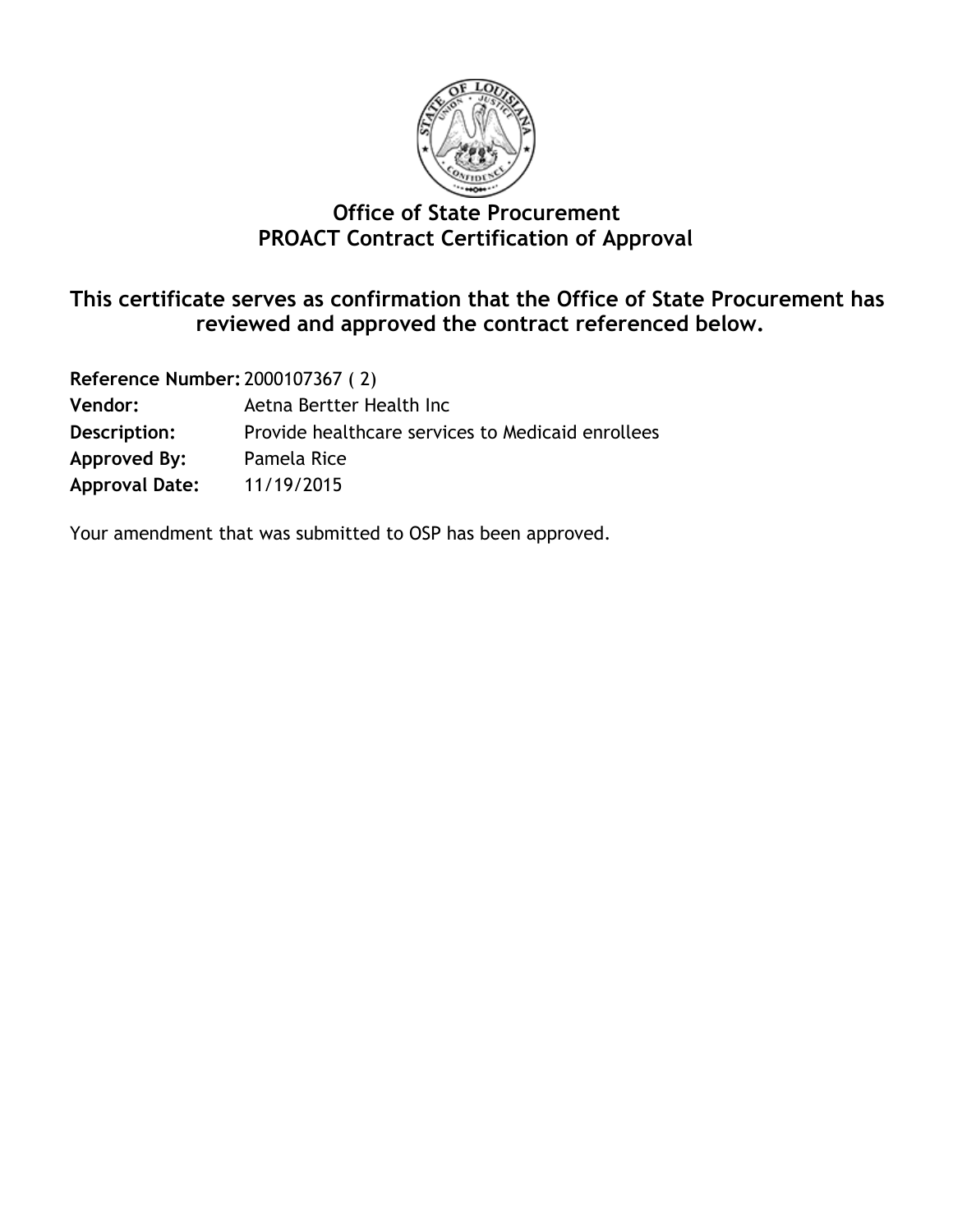|                                                     | <b>AMENDMENT TO</b>                                                                                                 |                          | Amendment #: 2                                                  |                     |
|-----------------------------------------------------|---------------------------------------------------------------------------------------------------------------------|--------------------------|-----------------------------------------------------------------|---------------------|
|                                                     | AGREEMENT BETWEEN STATE OF LOUISIANA                                                                                |                          |                                                                 | LaGov #: 2000107367 |
|                                                     | DEPARTMENT OF HEALTH AND HOSPITALS                                                                                  |                          |                                                                 |                     |
|                                                     | Medical Vendor Administration                                                                                       |                          | CFMS #: 733578                                                  |                     |
| (Regional/ Program/<br>Facility                     |                                                                                                                     |                          |                                                                 | 734399              |
|                                                     | <b>AND</b>                                                                                                          |                          | Original Contract Amt 1,964,731,789                             |                     |
|                                                     | Aetna Better Health, Inc.                                                                                           |                          | Original Contract Begin Date 02-01-2015                         |                     |
|                                                     | Contractor Name                                                                                                     |                          | Original Contract End Date 01-31-2018                           |                     |
|                                                     | <b>AMENDMENT PROVISIONS</b>                                                                                         |                          |                                                                 |                     |
| Change Contract From:                               |                                                                                                                     |                          | Maximum Amount: 1,964,731,789                                   |                     |
| See Attachment A-1.                                 |                                                                                                                     |                          |                                                                 |                     |
|                                                     |                                                                                                                     |                          |                                                                 |                     |
| Change To:                                          |                                                                                                                     |                          | Maximum Amount: 1,964,731,789                                   |                     |
| See Attachment A-1.                                 |                                                                                                                     |                          |                                                                 |                     |
|                                                     |                                                                                                                     |                          |                                                                 |                     |
| This Amendment Becomes Effective:                   | 06-01-2015                                                                                                          |                          |                                                                 |                     |
|                                                     | This amendment contains or has attached hereto all revised terms and conditions agreed upon by contracting parties. |                          |                                                                 |                     |
|                                                     | IN WITNESS THEREOF, this amendment is signed and entered into on the date indicated below.                          |                          |                                                                 |                     |
|                                                     | <b>CONTRACTOR</b>                                                                                                   |                          | <b>STATE OF LOUISIANA</b><br>DEPARTMENT OF HEALTH AND HOSPITALS |                     |
|                                                     | Aetna Better Health, Inc.                                                                                           |                          | Secretary, Department of Health and Hospital or Designee        |                     |
|                                                     |                                                                                                                     |                          |                                                                 | 168.15              |
| CONTRACTOR SIGNATURE<br><b>PRINT</b><br><b>NAME</b> | Pamela Sedmak                                                                                                       | SIGNATURE<br><b>NAME</b> | J. Ruth Kennedy                                                 | <b>DATE</b>         |
| CONTRACTOR<br>TITLE                                 | President                                                                                                           | <b>TITLE</b>             | <b>Medicaid Director</b>                                        |                     |

PROGRAM SIGNATURE DATE NAME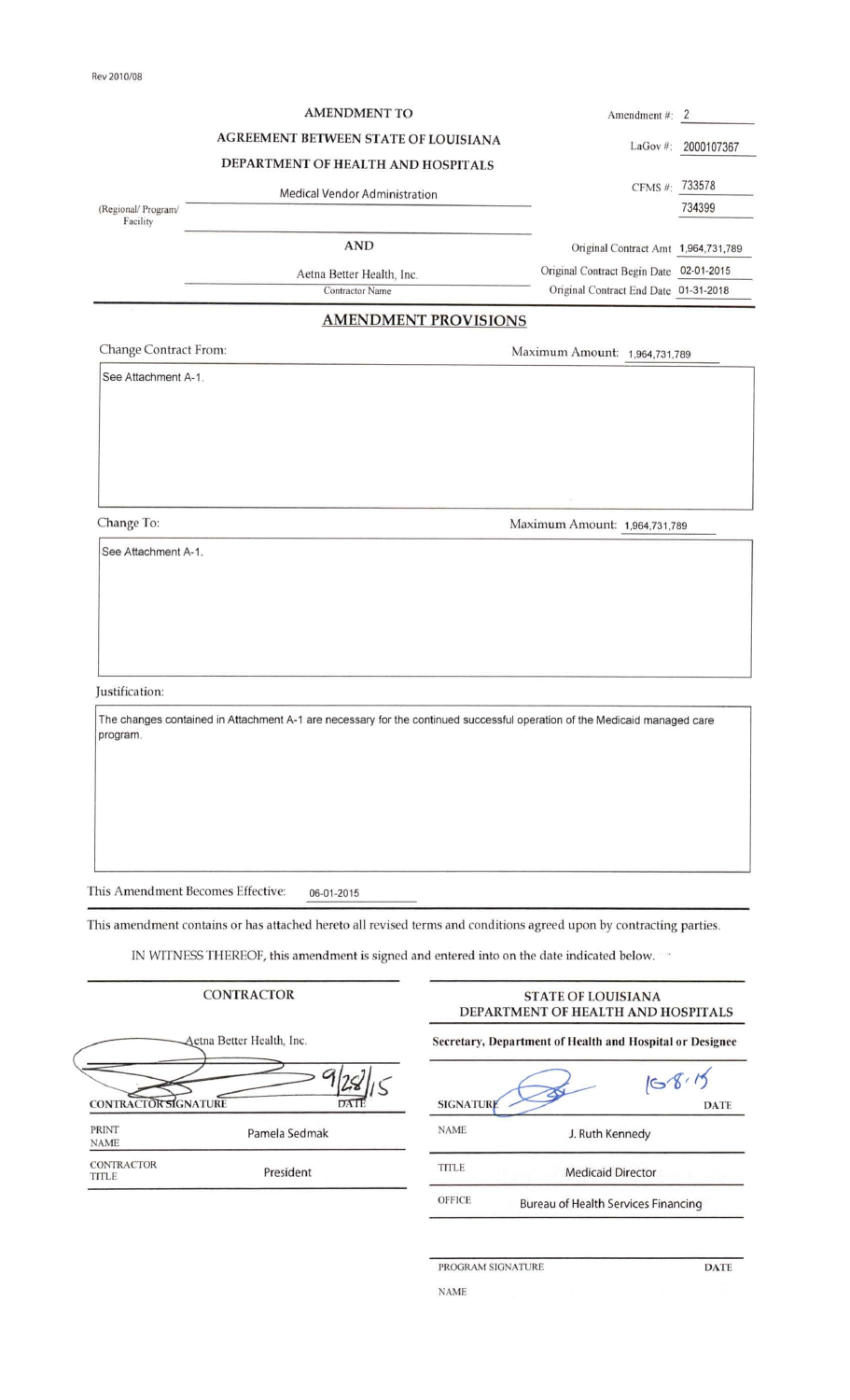| Attachment/E<br>xhibit Letter or | Contract<br>Document                             |                                                                                                                                                                                                                                                                                                                                                                                                                                                                                                                                                                                              |                                                                                                                                                                                                                                                                                                                                                                                                                                                                                                                                                                                                                                                                                                                                  |                                                                                                                                                                                                                                                                                         |
|----------------------------------|--------------------------------------------------|----------------------------------------------------------------------------------------------------------------------------------------------------------------------------------------------------------------------------------------------------------------------------------------------------------------------------------------------------------------------------------------------------------------------------------------------------------------------------------------------------------------------------------------------------------------------------------------------|----------------------------------------------------------------------------------------------------------------------------------------------------------------------------------------------------------------------------------------------------------------------------------------------------------------------------------------------------------------------------------------------------------------------------------------------------------------------------------------------------------------------------------------------------------------------------------------------------------------------------------------------------------------------------------------------------------------------------------|-----------------------------------------------------------------------------------------------------------------------------------------------------------------------------------------------------------------------------------------------------------------------------------------|
| <b>Number</b>                    | <b>Name</b>                                      | Change From:                                                                                                                                                                                                                                                                                                                                                                                                                                                                                                                                                                                 | Change $To^1$ :                                                                                                                                                                                                                                                                                                                                                                                                                                                                                                                                                                                                                                                                                                                  | Justification                                                                                                                                                                                                                                                                           |
| Exhibit 3                        | 305PUR-<br>DHHRFP-BH-<br>MCO-2014-<br><b>MVA</b> | Attachment F - Member<br>Assignment Methodology                                                                                                                                                                                                                                                                                                                                                                                                                                                                                                                                              | Replace with updated document.                                                                                                                                                                                                                                                                                                                                                                                                                                                                                                                                                                                                                                                                                                   | A revision was necessary to<br>ensure viability of the new<br>MCO entrant by providing a<br>minimum number of<br>enrollees.                                                                                                                                                             |
| Exhibit 3                        | 305PUR-<br>DHHRFP-BH-<br>MCO-2014-<br><b>MVA</b> | 5.2.1.<br>The<br>risk-adjusted<br>monthly<br>capitated<br>payment<br>shall be based on member<br>enrollment for the month and<br>accordance<br>paid<br>in<br>with<br>Appendix<br>$\vee$<br><b>Fiscal</b><br>$\qquad \qquad$<br>Intermediary (FI)<br>Payment<br>Schedule. Member enrollment<br>for the month is determined by<br>the total number of Medicaid<br>eligibles assigned to the MCO<br>as of the last working day of<br>the previous month. For age<br>group assignment purposes,<br>age will be defined as of the<br>beginning of the month for<br>which the payment is intended. | 5.2.1. The risk-adjusted monthly<br>capitated payment shall be based<br>on member enrollment for the<br>month and paid in accordance<br>with Appendix $V$ - Fiscal<br>Intermediary (FI) Payment<br><b>Schedule.</b> Capitated payments and<br>maternity kick payments shall be<br>made in accordance with the<br>payment schedule established by<br>DHH and published on the Fiscal<br>Intermediary website. Member<br>enrollment for the month is<br>determined by the total number of<br>Medicaid eligibles assigned to the<br>MCO as of the last working day of<br>the previous month. For age group<br>assignment purposes, age will be<br>defined as of the beginning of the<br>month for which the payment is<br>intended. | Appendix V is being removed<br>because a more<br>comprehensive schedule of<br>payments is available at<br>http://www.lamedicaid.com/p<br>rovweb1/BayouHealth/BH In<br>dex.htm. DHH will consult<br>with MCOs in advance of<br>proposed schedule changes to<br>address any MCO concerns. |

1 Additions underlined; deletions struck through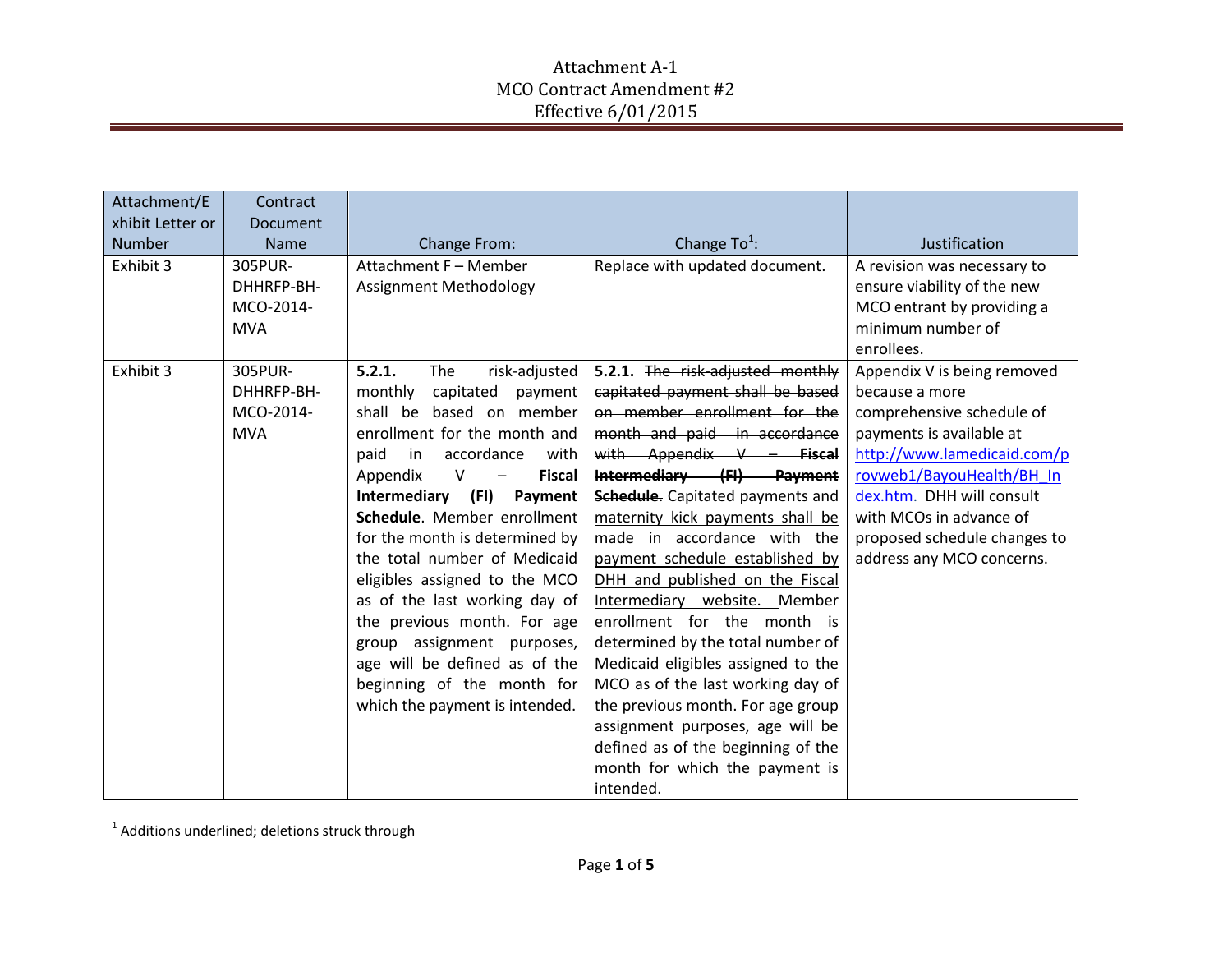| Exhibit 3 | 305PUR-<br>DHHRFP-BH-<br>MCO-2014-<br><b>MVA</b> | 5.3.6.1 Amounts withheld for<br><b>MCO</b><br>Incentive<br><b>Based</b><br>Performance<br>Measure<br>outcomes, as defined in Section<br>14.2.5., are exempt from the<br>six (6) consecutive months<br>duration provision of Section<br>5.1.6. and may be permanently<br>retained upon validation of<br>DHH's<br>calculated<br>rate<br>by<br>external<br>contracted<br>quality<br>review organization.                                                                                                       | 5.3.6.1 Amounts withheld for MCO<br><b>Incentive Based Performance</b><br>Measure outcomes, as defined in<br>Section 14.2.5., are exempt from<br>the six (6) consecutive months<br>duration provision of Section<br>5.1.6. 5.3.6, and may be<br>permanently retained upon<br>validation of calculated rate by<br>DHH's contracted external quality<br>review organization.                                                                                                                                               | A revision was necessary to<br>correct a section reference.                                                                                             |
|-----------|--------------------------------------------------|-------------------------------------------------------------------------------------------------------------------------------------------------------------------------------------------------------------------------------------------------------------------------------------------------------------------------------------------------------------------------------------------------------------------------------------------------------------------------------------------------------------|--------------------------------------------------------------------------------------------------------------------------------------------------------------------------------------------------------------------------------------------------------------------------------------------------------------------------------------------------------------------------------------------------------------------------------------------------------------------------------------------------------------------------|---------------------------------------------------------------------------------------------------------------------------------------------------------|
| Exhibit 3 | 305PUR-<br>DHHRFP-BH-<br>MCO-2014-<br><b>MVA</b> | 11.11.4.2. The MCO shall not<br>request disenrollment for<br>reasons other than those<br>stated in this RFP. (See<br>Appendix $U -$ Guidelines for<br><b>Involuntary Member</b><br>Disenrollment). In accordance<br>with 42 CFR §438.56(b)(3), DHH<br>will ensure that the MCO is not<br>requesting disenrollment for<br>other reasons by reviewing 1)<br>the mandatory MCO<br><b>Disenrollment Request Forms</b><br>submitted to the Enrollment<br>Broker and 2) Quarterly<br><b>Disenrollment Reports</b> | 11.11.4.2. The MCO shall not<br>request disenrollment for reasons<br>other than those stated in this<br>RFP. (See Appendix $U -$ Guidelines<br>for Involuntary Member<br>Disenrollment). In accordance<br>with 42 CFR §438.56(b)(3), DHH<br>will ensure that the MCO is not<br>requesting disenrollment for other<br>reasons by reviewing 4) the<br>mandatory MCO Disenrollment<br>Request Forms submitted to the<br>Enrollment Broker. and 2)<br><b>Quarterly Disenrollment Reports</b><br>submitted by the MCO to DHH. | A revision was necessary to<br>the<br>quarterly<br>remove<br>deliverable<br>reporting<br>reference<br>it.<br>is<br>as<br>not<br>applicable to the MCOs. |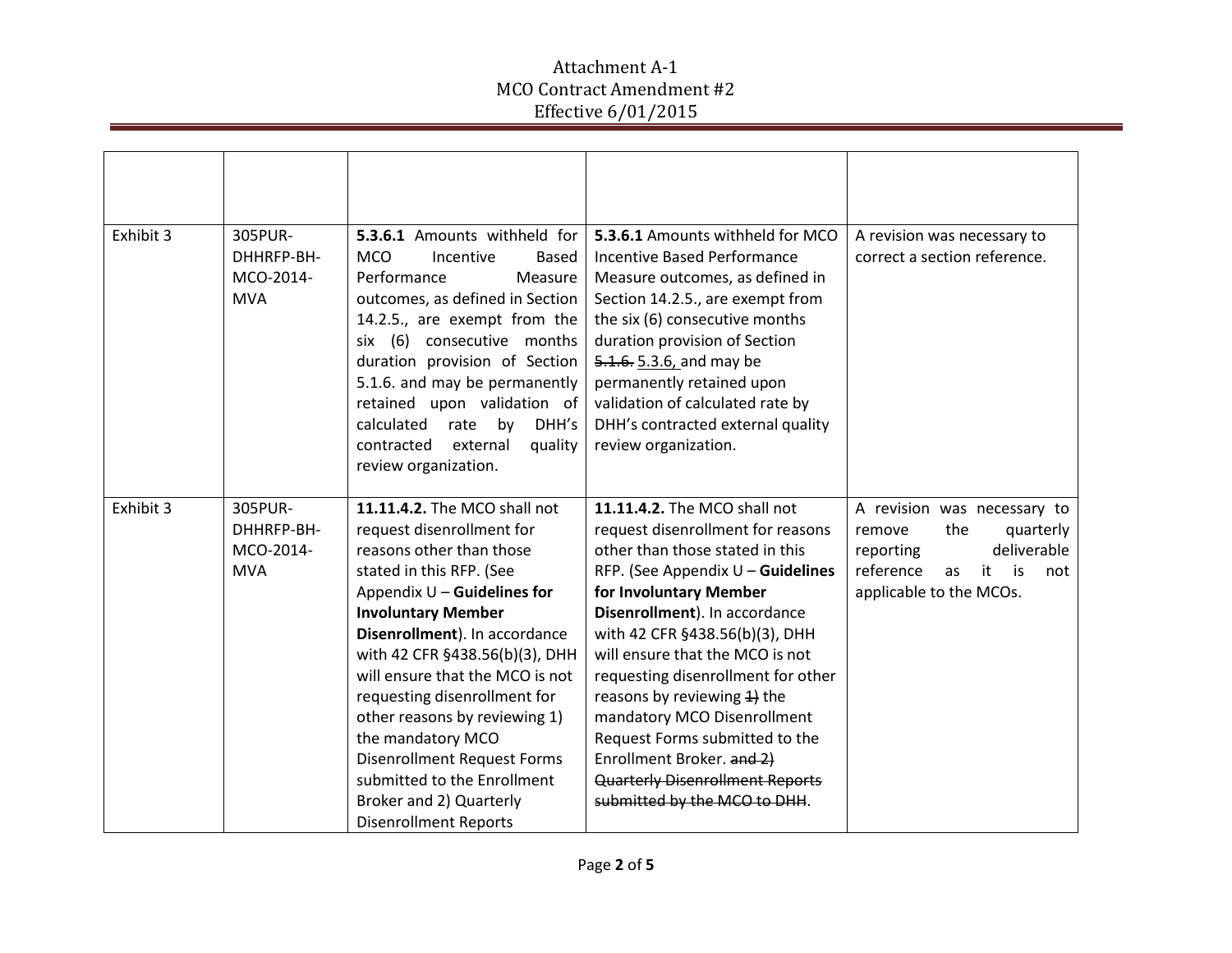|           |                                                  | submitted by the MCO to DHH.                                                                                                                                                                                                         |                                                                                                                                                                                                                                                          |                                                                                                                |
|-----------|--------------------------------------------------|--------------------------------------------------------------------------------------------------------------------------------------------------------------------------------------------------------------------------------------|----------------------------------------------------------------------------------------------------------------------------------------------------------------------------------------------------------------------------------------------------------|----------------------------------------------------------------------------------------------------------------|
| Exhibit 3 | 305PUR-<br>DHHRFP-BH-<br>MCO-2014-<br><b>MVA</b> | 12.12.2.36.3<br>At a minimum,<br>welcome<br>member<br>the<br>newsletter shall include the<br>following information:<br>file<br>a<br>How<br>to<br>$\bullet$<br>complaint;                                                             | 12.12.2.36.3<br>At a minimum, the<br>welcome member newsletter shall<br>include the following information:<br>How to file a complaint<br>grievance;                                                                                                      | A revision was necessary to<br>align with NCQA standards<br>and provide for consistency<br>throughout the RFP. |
| Exhibit 3 | 305PUR-<br>DHHRFP-BH-<br>MCO-2014-<br><b>MVA</b> | 13.0<br><b>MEMBER GRIEVANCE</b><br><b>AND APPEALS PROCEDURES</b><br>Labeling complaints as<br>$\bullet$<br>inquiries and funneled<br>informal<br>into<br>an<br>review;                                                               | <b>MEMBER GRIEVANCE AND</b><br>13.0<br><b>APPEALS PROCEDURES</b><br>Labeling<br>complaints<br>grievances as inquiries and<br>funneled into an informal<br>review;                                                                                        | A revision was necessary to<br>align with NCQA standards<br>and provide for consistency<br>throughout the RFP. |
| Exhibit 3 | 305PUR-<br>DHHRFP-BH-<br>MCO-2014-<br><b>MVA</b> | The MCO shall track<br>17.5.4<br>any complaints received from<br>members and resolve the<br>complaints according to its<br>established<br>policies<br>and<br>procedures                                                              | The MCO shall track any<br>17.5.4<br>complaints grievances received<br>from members and resolve the<br>complaints grievances according<br>to its established policies and<br>procedures                                                                  | A revision was necessary to<br>align with NCQA standards<br>and provide for consistency<br>throughout the RFP. |
| Exhibit 3 | 305PUR-<br>DHHRFP-BH-<br>MCO-2014-<br><b>MVA</b> | 17.5.6 Reporting shall include<br>the total number of survey<br>notices sent out to members,<br>number of<br>total<br>surveys<br>completed,<br>total<br>services<br>validation,<br>requested<br>for<br>number of services validated, | Reporting shall include<br>17.5.6<br>the total number of survey notices<br>sent out to members, total<br>number of surveys completed,<br>for<br>total<br>services<br>requested<br>validation, number of services<br>validated, analysis of interventions | A revision was necessary to<br>align with NCQA standards<br>and provide for consistency<br>throughout the RFP. |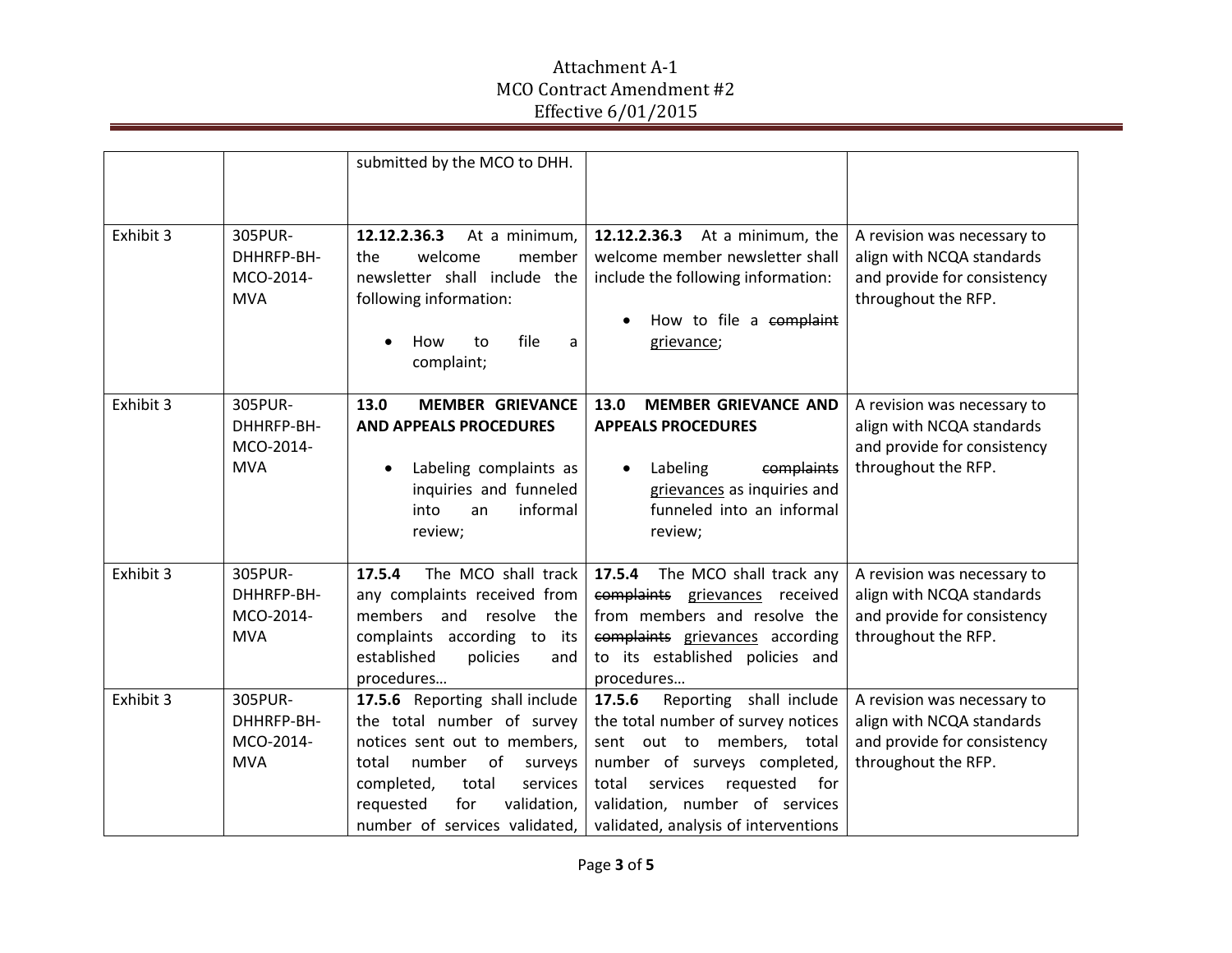|           |                                                  | analysis<br>of<br>interventions<br>related to complaint resolution,<br>and number of surveys referred<br>to DHH for further review.                                                                                                                                                                                                                                                                                                                                                                                                                                                                                                                                             | related to complaint grievance<br>resolution, and number of surveys<br>referred to DHH for further<br>review.                                                                                                                                                                                                                                                                                                                                                                                                                                                                                                                                                                                                                                                              |                                                                                                                                                                                |
|-----------|--------------------------------------------------|---------------------------------------------------------------------------------------------------------------------------------------------------------------------------------------------------------------------------------------------------------------------------------------------------------------------------------------------------------------------------------------------------------------------------------------------------------------------------------------------------------------------------------------------------------------------------------------------------------------------------------------------------------------------------------|----------------------------------------------------------------------------------------------------------------------------------------------------------------------------------------------------------------------------------------------------------------------------------------------------------------------------------------------------------------------------------------------------------------------------------------------------------------------------------------------------------------------------------------------------------------------------------------------------------------------------------------------------------------------------------------------------------------------------------------------------------------------------|--------------------------------------------------------------------------------------------------------------------------------------------------------------------------------|
| Exhibit 3 | 305PUR-<br>DHHRFP-BH-<br>MCO-2014-<br><b>MVA</b> | 17.8.3.2 Due no later than the<br>twenty-fifth (25th) calendar<br>day of the month following the<br>month in which they were<br>processed (paid or denied),<br>including encounters reflecting<br>a zero dollar amount (\$0.00)<br>and encounters in which the<br><b>MCO</b><br>has<br>capitation<br>a<br>with<br>arrangement<br>a<br>provider. If the MCO fails to<br>submit complete encounter<br>data, as measured<br>by<br>$\overline{a}$<br>comparison of encounters to<br>cash disbursements within a<br>five (5) percent error threshold<br>(at<br>least ninety-five<br>(95)<br>percent complete), the plan<br>may be penalized as outlined in<br>Section 20 of the RFP. | 17.8.3.2 Due no later than the<br>twenty-fifth (25th) calendar day of<br>the month following the month in<br>which they were processed (paid<br>or denied), including encounters<br>reflecting a zero dollar amount<br>(\$0.00) and encounters in which<br>the MCO or its subcontractor has a<br>capitation arrangement with a<br>provider. If the MCO fails to<br>submit complete encounter data,<br>including encounters processed by<br>subcontracted vendors (e.g.,<br>pharmacy, non-emergency<br>transportation, vision) as<br>measured by a comparison of<br>encounters to cash disbursements<br>within a five (5) percent error<br>threshold (at least ninety-five (95)<br>percent complete), the plan may<br>be penalized as outlined in Section<br>20 of the RFP. | A revision was necessary to<br>clarify that DHH may apply the<br>95% completion standard<br>separately to claims paid by<br>the MCO and claims paid by<br>each of its vendors. |
| Exhibit 3 | 305PUR-<br>DHHRFP-BH-<br>MCO-2014-<br><b>MVA</b> | Appendix<br>$\vee$<br>Fiscal<br>$\overline{\phantom{0}}$<br>(FI)<br>intermediary<br>Payment<br>Schedule                                                                                                                                                                                                                                                                                                                                                                                                                                                                                                                                                                         | Appendix V will be removed.                                                                                                                                                                                                                                                                                                                                                                                                                                                                                                                                                                                                                                                                                                                                                | A more comprehensive<br>schedule of payments is<br>available at<br>http://www.lamedicaid.com/p<br>rovweb1/BayouHealth/BH In                                                    |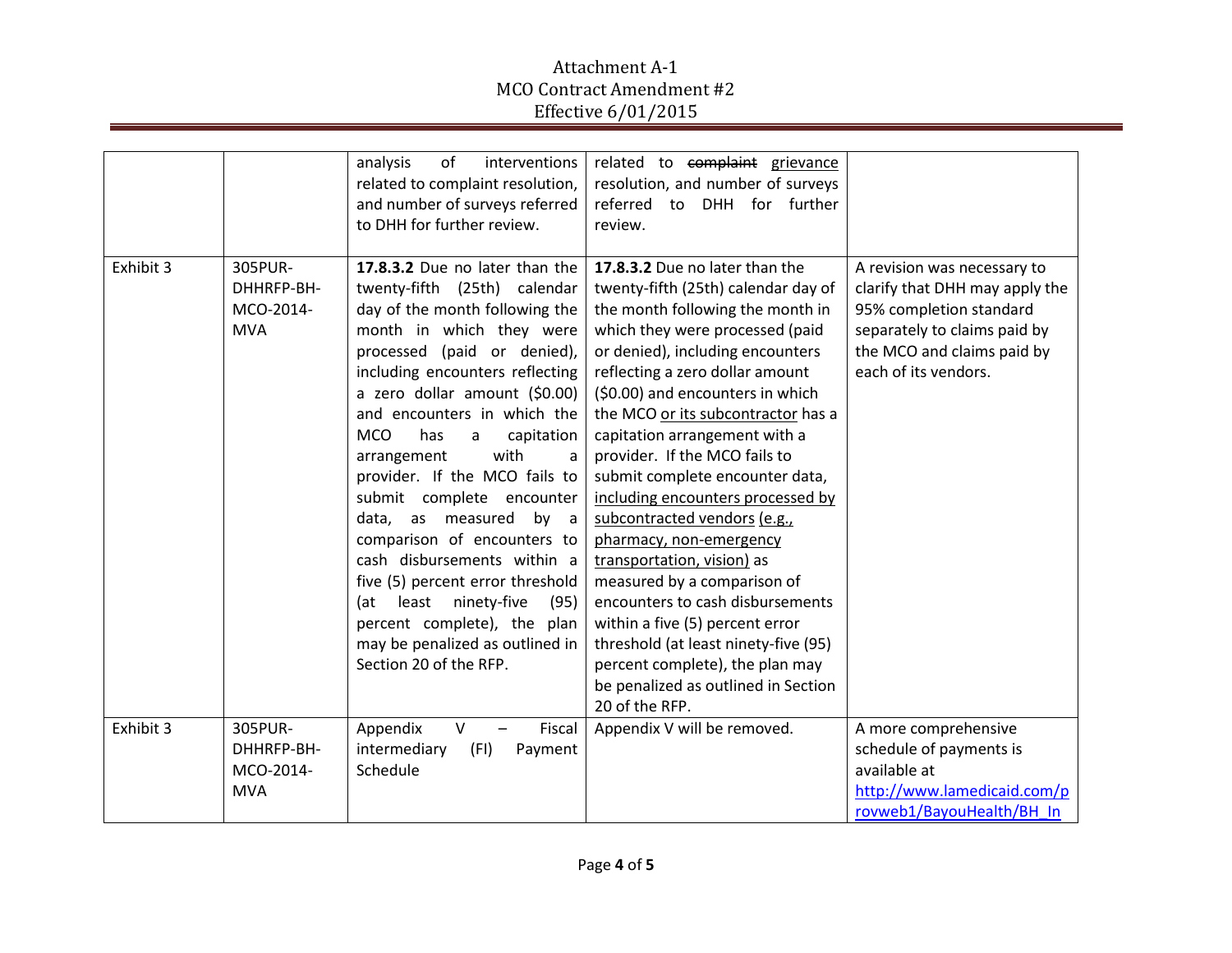|  |  | dex.htm. DHH will consult    |
|--|--|------------------------------|
|  |  | with MCOs in advance of      |
|  |  | proposed schedule changes to |
|  |  | address any MCO concerns.    |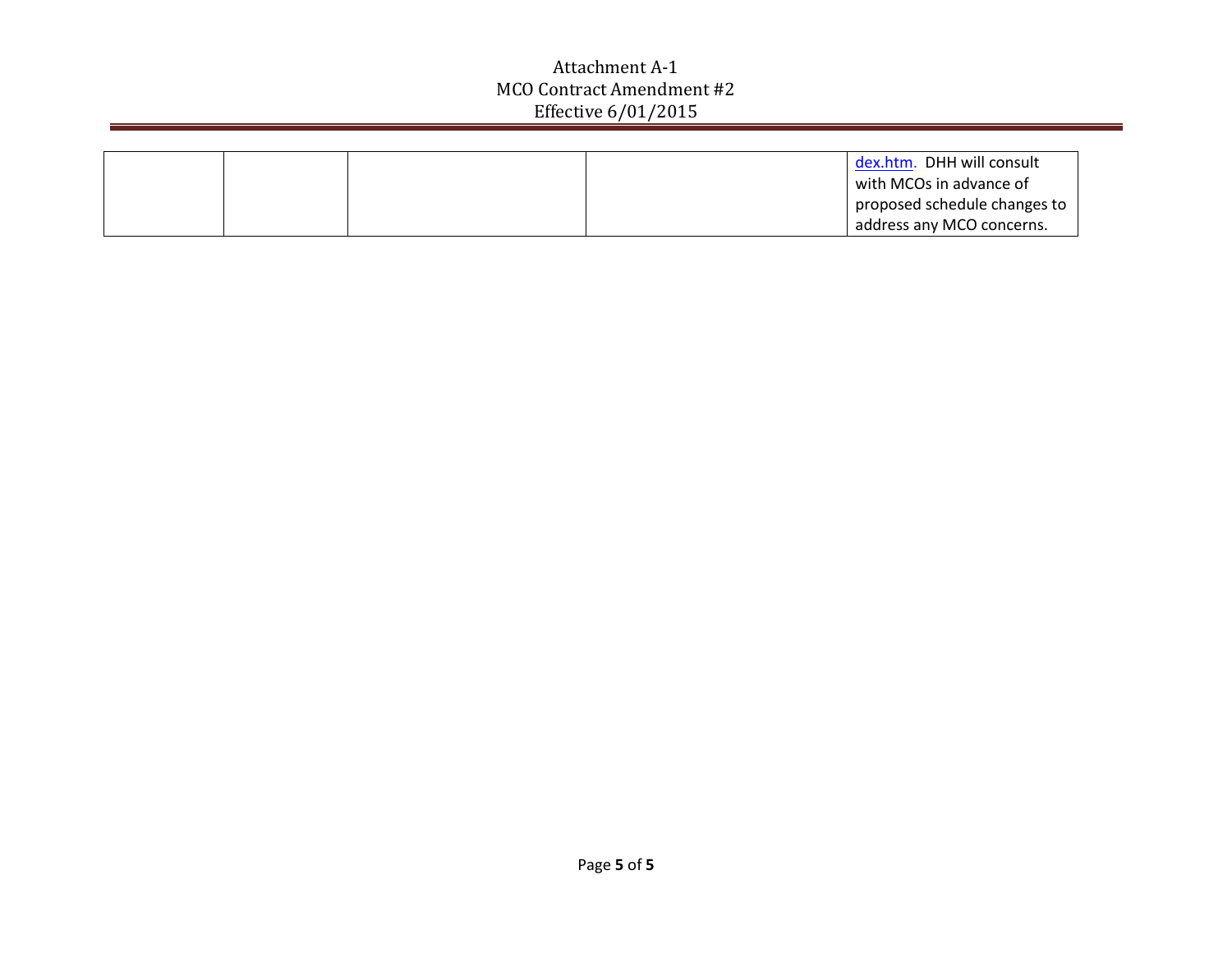#### **Bayou Health Enrollment-- MCO Assignment Methodology 2015-2018 Contract Period**

All existing Bayou Health members as of November 1, 2014 will be given the option to select the plan of their choice during open enrollment (November 13, 2014 – January 20, 2015). If a member does not actively select a health plan, DHH will seek to preserve the continuity of care for the member by maintaining existing patient/provider relationships, as well as the continuation of care coordination provided by the incumbent health plans as detailed below.

A. Members in Incumbent CCN-P Plan

- 1. Member may make a proactive choice to select the plan of their choice.
- 2. If the member does not make a proactive choice, they will remain in their current plan.
- B. Members in Incumbent CCN-S Plan
	- 1. Member may make a proactive choice to select the plan of their choice.
	- 2. If the member does not make a proactive choice:
		- a. Members of the Community Health Solutions CCN-S Plan will be assigned to the Louisiana Healthcare Connections (LHC) MCO plan if their current PCP is in network with LHC.
		- b. Members of the United Healthcare (UHC) CCN-S Plan will be assigned to the United Healthcare MCO if their current PCP is in network with the UHC MCO.
		- c. If a CCN-S member's PCP is not in network with one of the successors identified above, the member will be assigned randomly to an MCO in which the PCP participates.
		- d. If the PCP is not contracted with any MCOs, they will be randomly assigned to one of the five MCOs in accordance with the procedure described in paragraph F.1 below.

#### C. **New** Members Enrolled in Louisiana Medicaid Between 12/30/14 and 1/29/15

- 1. New members will be given the opportunity to proactively select a plan of their choice during the application process.
- 2. If the new member does not make a proactive choice:
	- a. If a family member has an existing MCO relationship, the new member will be assigned to that MCO.
	- b. If there is no family member relationship but the member has had a Medicaid PCP visit in the past 6 months, the member will be assigned randomly to an MCO in which the PCP participates.
	- c. If the member has neither an existing MCO relationship nor recent PCP visit, the member will be assigned to the new MCO entrant.
- D. **New** Members Enrolled in Louisiana Medicaid On or After 1/30/2015 Through 5/29/15
	- 1. New members will be given the opportunity to proactively select a plan of their choice during the application process.
	- 2. If the new member does not make a proactive choice:
		- a. If a family member has an existing MCO relationship, the new member will be assigned to that MCO.
		- b. If there is no family member relationship but the member has had a Medicaid PCP visit in the past 6 months, the member will be assigned randomly to an MCO in which the PCP participates.